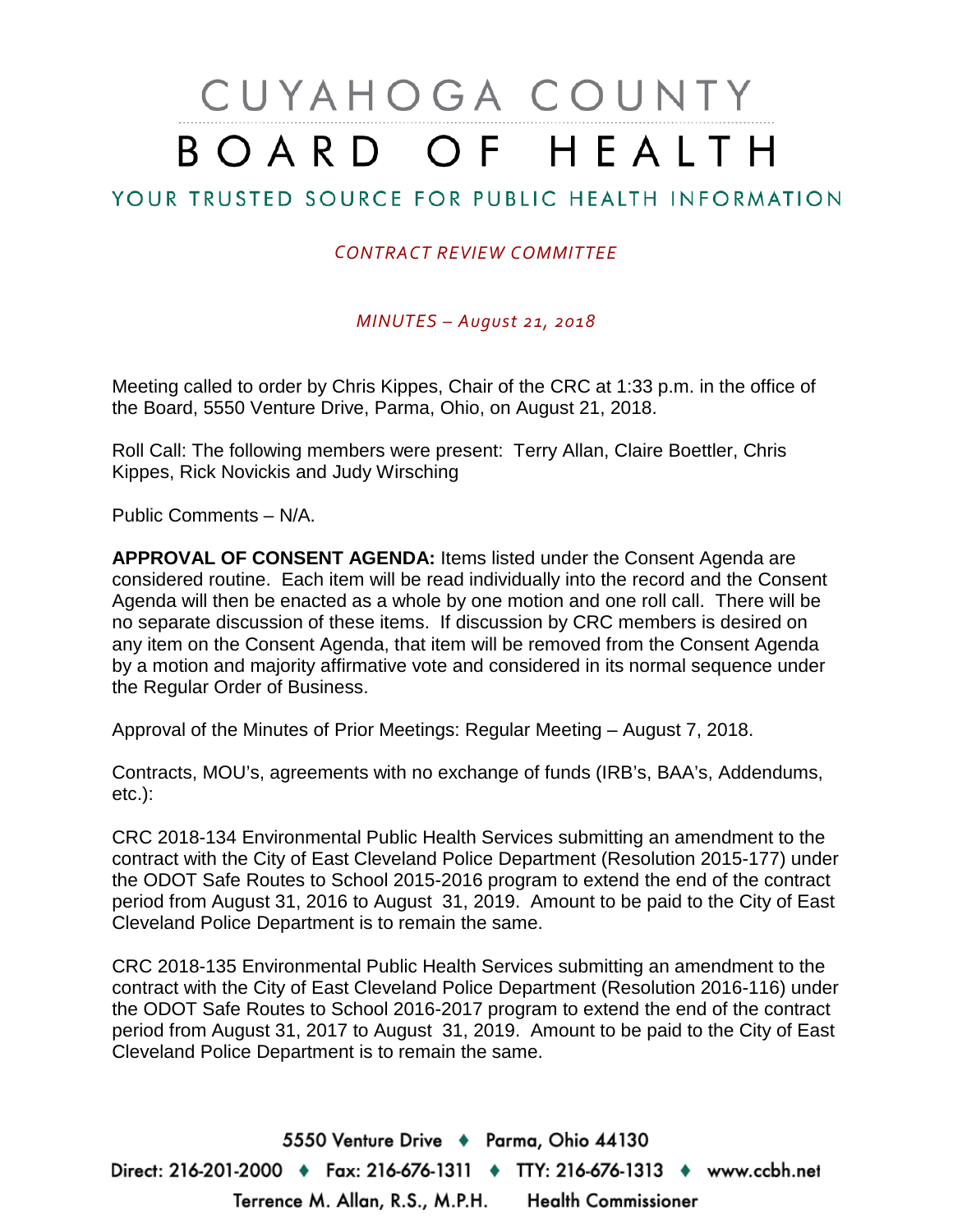CRC 2018-136 Environmental Public Health Services submitting an amendment to the contract with MetroHealth Systems under the 2018 ODH Injury Prevention grant (Resolution 2018-31) to revise the scope of services, Exhibit A. Amount to be paid to MetroHealth Systems is to remain the same.

It was moved by Claire Boettler, seconded by Rick Novickis, that the consent agenda, including the minutes of the August 7, 2018 CRC meetings be approved.

The Secretary called the roll:

Ayes: Terry Allan, Claire Boettler, Chris Kippes, Rick Novickis and Judy Wirsching

## **CONTRACTS AND AWARDS:**

Tabled Items

CRC 2018-99 16002 W. 130<sup>th</sup> St. Strongsville, Ohio 44136

No action at this time.

CRC 2018-100 7208 Broadview Rd. Parma, Ohio 44134

No action at this time.

CRC 2018-123 7454 Bronson Rd. Olmsted Township, Ohio 44138

No action at this time.

New Items For Review

Bid/Quote Openings ≥ \$25,000.00

None

Bid/Quote Openings < \$25,000.00

CRC 2018-137 16006 W. 130<sup>th</sup> St.

5550 Venture Drive + Parma, Ohio 44130

Direct: 216-201-2000 ♦ Fax: 216-676-1311 ♦ TTY: 216-676-1313 ♦ www.ccbh.net Terrence M. Allan, R.S., M.P.H. **Health Commissioner**